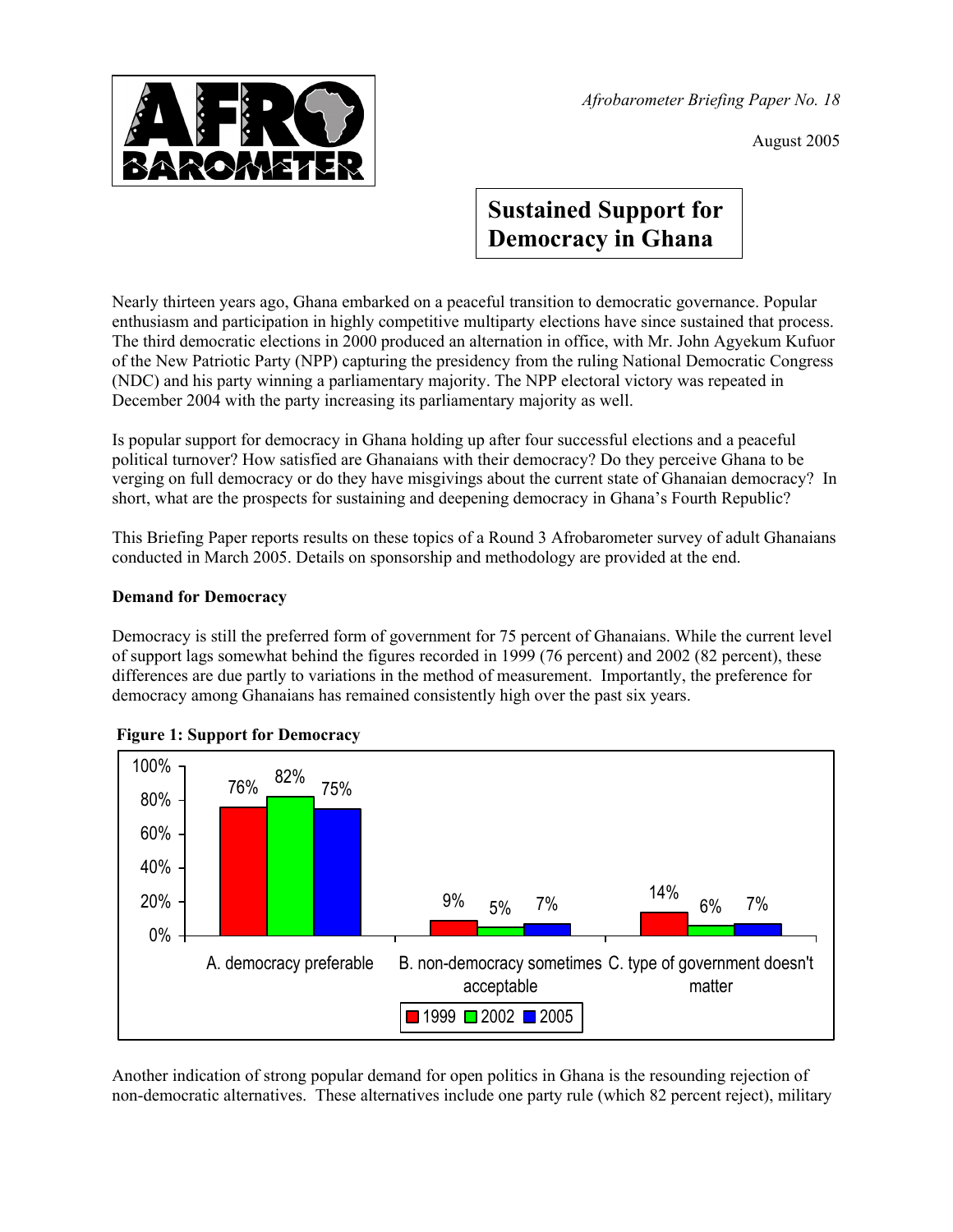rule (83 percent), and one-man rule (85 percent). As shown in the next set of figures, disapproval ratings for various autocratic systems in 2005 compare very favorably with those in earlier periods.





### **Figure 3: Reject Military Rule**

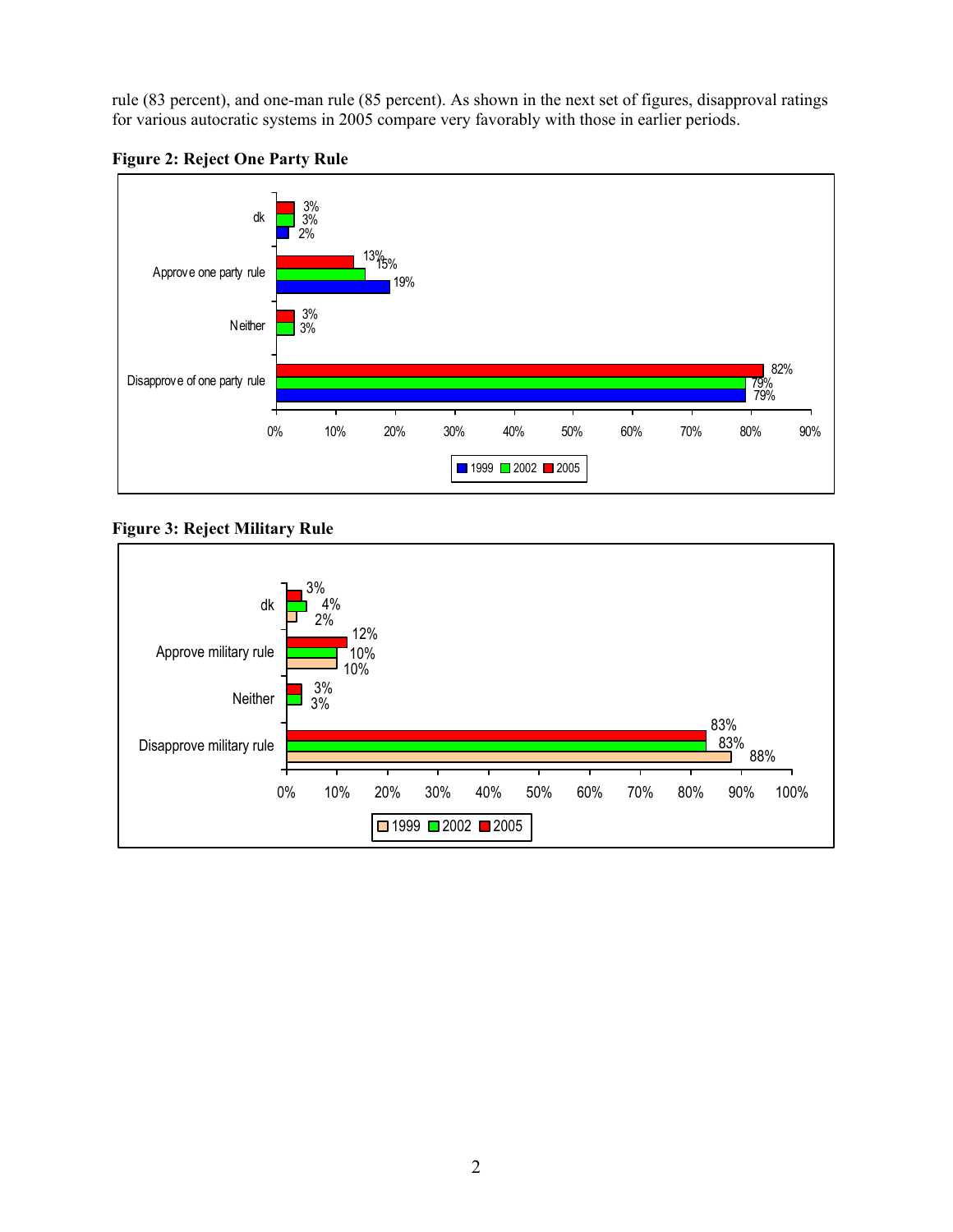



### **Support for Democratic Institutions**

An overwhelming majority (90 percent) of Ghanaians "agree" or "strongly agree" that leaders should be chosen through regular, open and honest elections. Only 8 percent of respondents in both 2002 and 2005 suggest that elections sometimes produce bad results and should be replaced by other methods for choosing the country's leaders. It is therefore a safe bet that popular support for elections is becoming consolidated. The widespread perception that the conduct of December 2004 polls had been free and fair (see below) is likely to have reinforced this sentiment.





Majority and growing public support for competition among multiple political parties provides additional confirmation that democratic institutions are taking root in Ghana. Acceptance of the idea that "many political parties are needed to make sure that Ghanaians have real choices in who governs them," which stood at 57 percent in 2002, has climbed to 69 percent in 2005 (this question was not asked in 1999).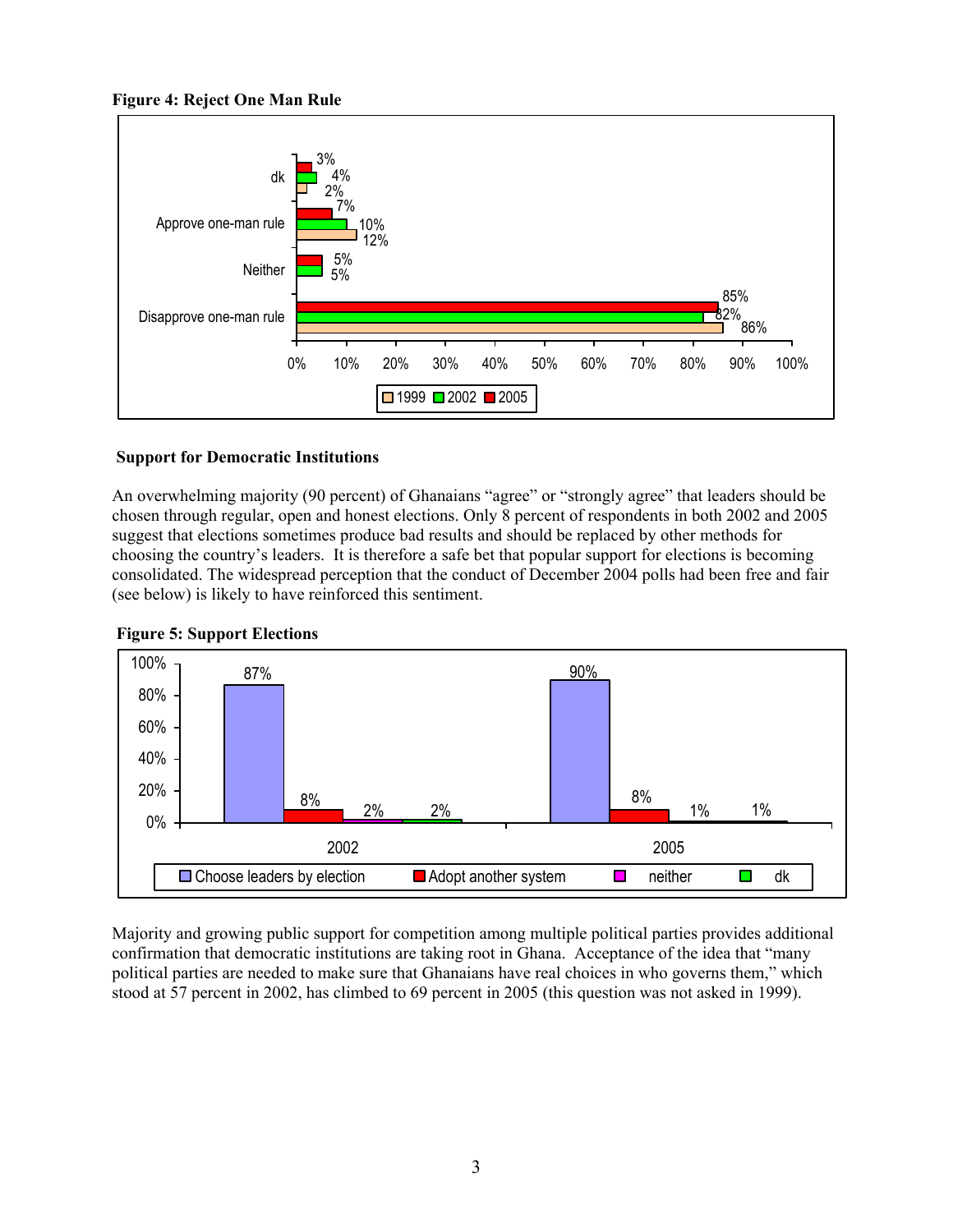



Popular preferences for institutional checks and balances are also rising, suggesting that Ghanaians are not only interested in electoral democracy but also in constitutionalism. They want to see a balance among political institutions rather than privileging the executive branch over the legislature. Indeed, Ghanaians favor a more assertive role for parliament vis-à-vis the presidency. In 2002, 59 percent of Ghanaians had expressed support for legislative independence ("Parliament…should make laws for this country even if the President does not agree). This preference had risen to over two-thirds (68 percent) by 2005. Only 19 percent felt that "since the President represents all of us, he should pass laws without worrying about what the Parliament thinks." A mere 9 percent of respondents supported neither side, a drop of 9 percentage points over three years.



 **Figure 7: Support Legislative Control of Executive**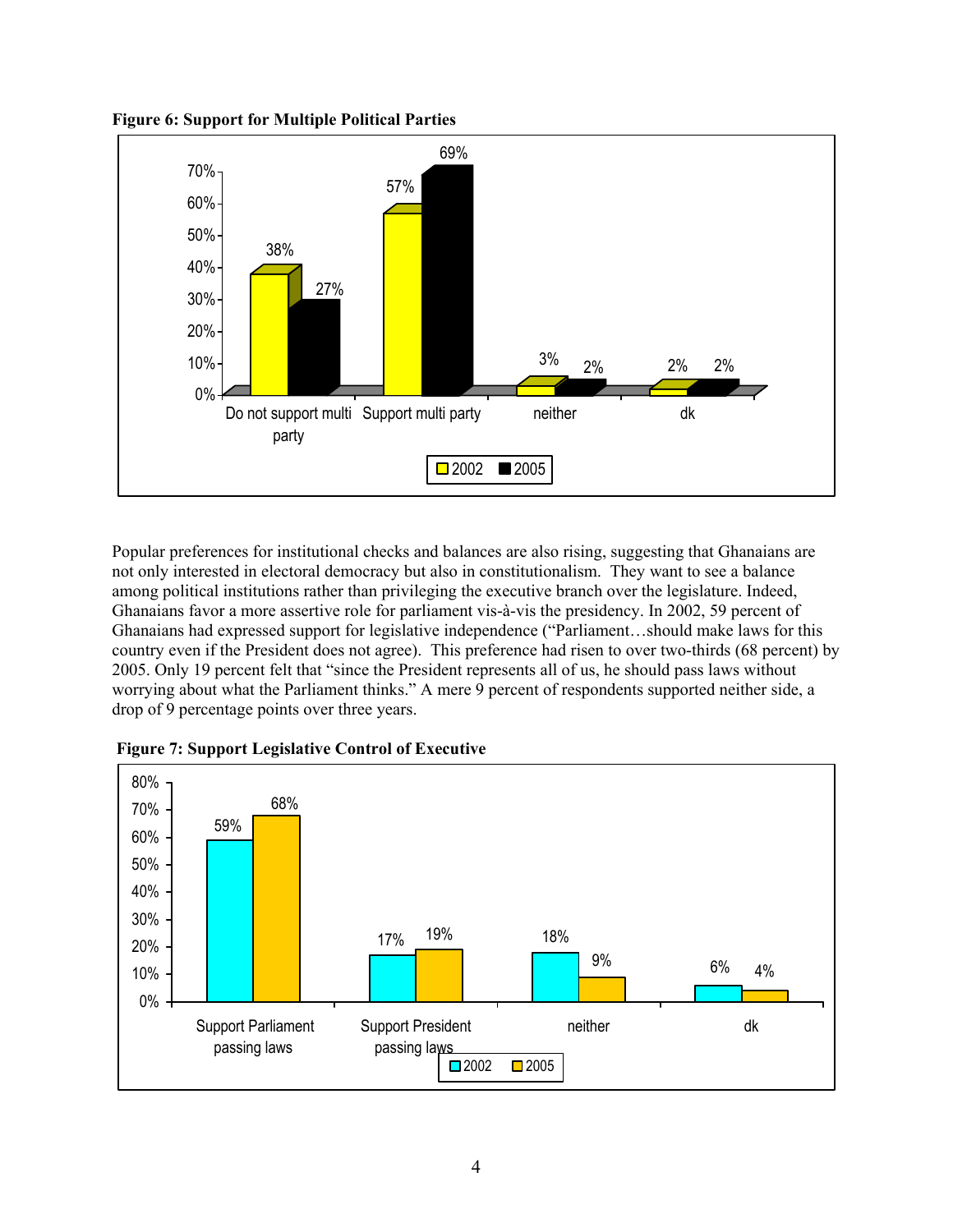Similarly, Ghanaians endorse constitutional and legal restraints on executive power. A large majority (74 percent) supports the view that "The President must always obey the laws and the courts, even if he thinks they are wrong." Only a small minority of respondents (19 percent) disagreed, feeling that "since the President was elected to lead the country, he should not be bound by laws or court decisions that he thinks are wrong."





These findings reveal popular distaste for the strong odor of presidentialism in the Ghanaian system. Taken together, they suggest that Ghanaians are wary about tilting the political system in favor of executive privilege and would like to see institutional imbalances redressed. If Parliament cannot serve as a countervailing force to the executive, then Ghanaians would like to restrain the executive branch by subjecting it to a rule of law exercised by the judiciary. These results suggest that greater recourse to judicial review might curry favor with Ghanaians. At minimum, the survey finds a level of sophistication in popular understandings of political checks and balances for which Ghanaians had not previously been given due credit.

### **The Supply of Democracy**

So far, we have seen that Ghanaians continue to demand democracy and have a growing appreciation for the functions of democratic institutions. But, how well do they think these institutions, and the political regime as a whole, are actually working? In short, do they think their leaders are supplying them with democracy?

Take elections, for example, the conduct of which remains a vexing issue in contemporary African politics. Ghana may be more fortunate than its counterparts elsewhere in the West African sub-region because of a broad-based consensus that its elections are increasingly free and fair. Whereas 62 percent of Ghanaians in Round 1 felt that the 1996 elections were completely or largely free and fair, an overwhelming 77 percent gave the same thumbs up to the December 2004 elections. Whereas many respondents in Round 1 felt that previous elections had major problems or were not free and fair (38 percent), this level of disapproval was cut in half (17 percent) by the time of the Round 3 survey.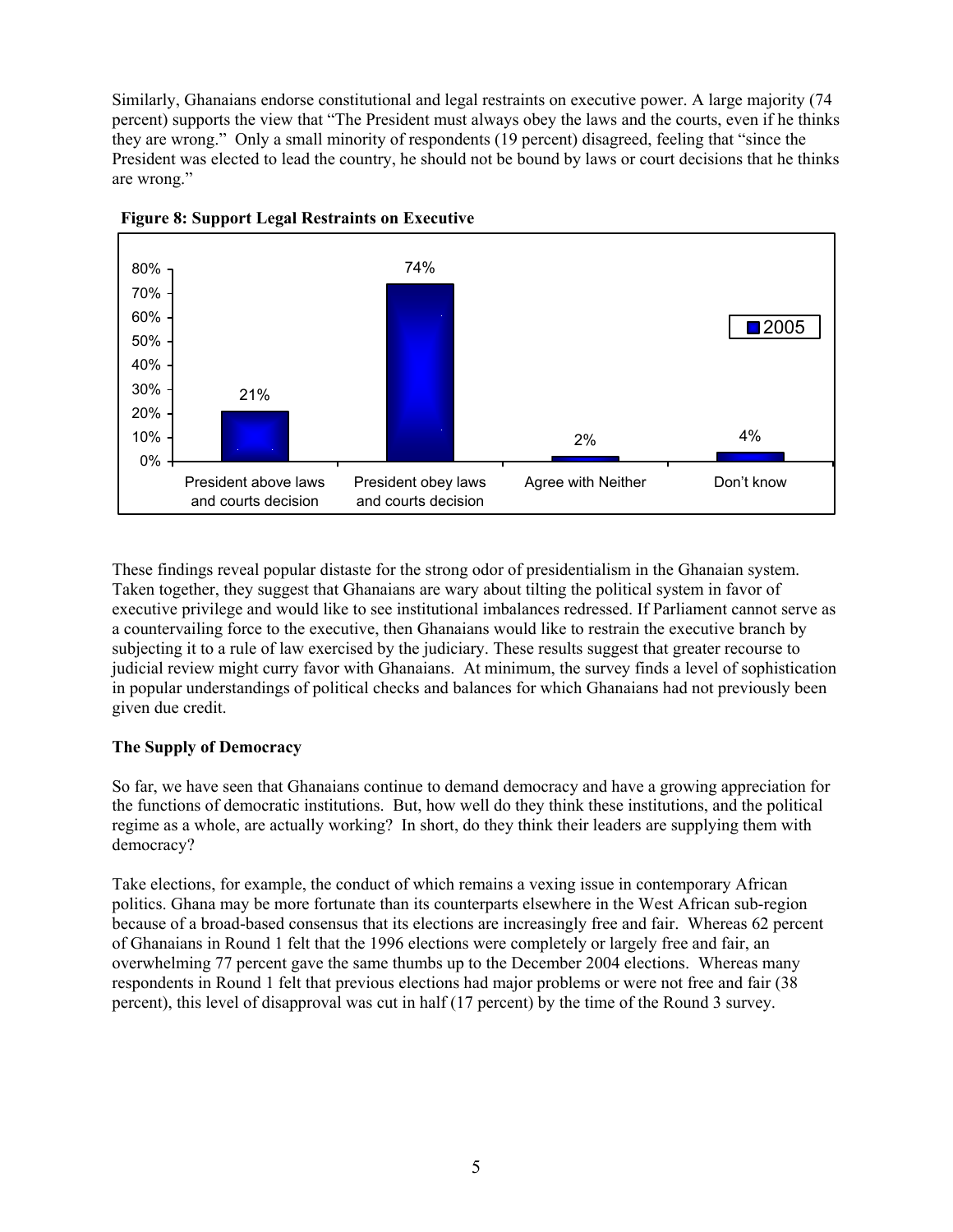**Figure 9: Elections: Free and Fair?**



Ghanaians also seem to consider that democracy is being built in their country. Slightly more than twothirds (71 percent) of respondents feel that Ghana is a complete democracy, or nearly so. Although this figure represents a slight drop from Round 2 (76 percent), it is more than compensated by the 4 percentage-point increase in the number of respondents who saw Ghana as "completely democratic" in Round 3. Furthermore, the number of respondents who saw major problems with Ghana's democracy was reduced by half from 21 percent in 2002 to 11 percent in Round 2005. The growth of Ghana's democracy is also affirmed by the dramatic decline (from 12 to 3 to 2 percent over time) in the proportion of respondents who see Ghana as "non-democratic."



 **Figure 10: Extent of Democracy** 

The level of overall public satisfaction with "the way democracy works" in Ghana is also high. Over twothirds of respondents (72 percent and 70 percent respectively in 2002 and 2005) were "fairly satisfied" or "very satisfied" with Ghanaian democracy. Just as importantly, there is a dramatic decline in the level of dissatisfaction with Ghanaian democracy. Dissatisfaction levels plummeted from 32 percent in Round 1 to 25 percent in Round 2 to just 15 percent in Round 3.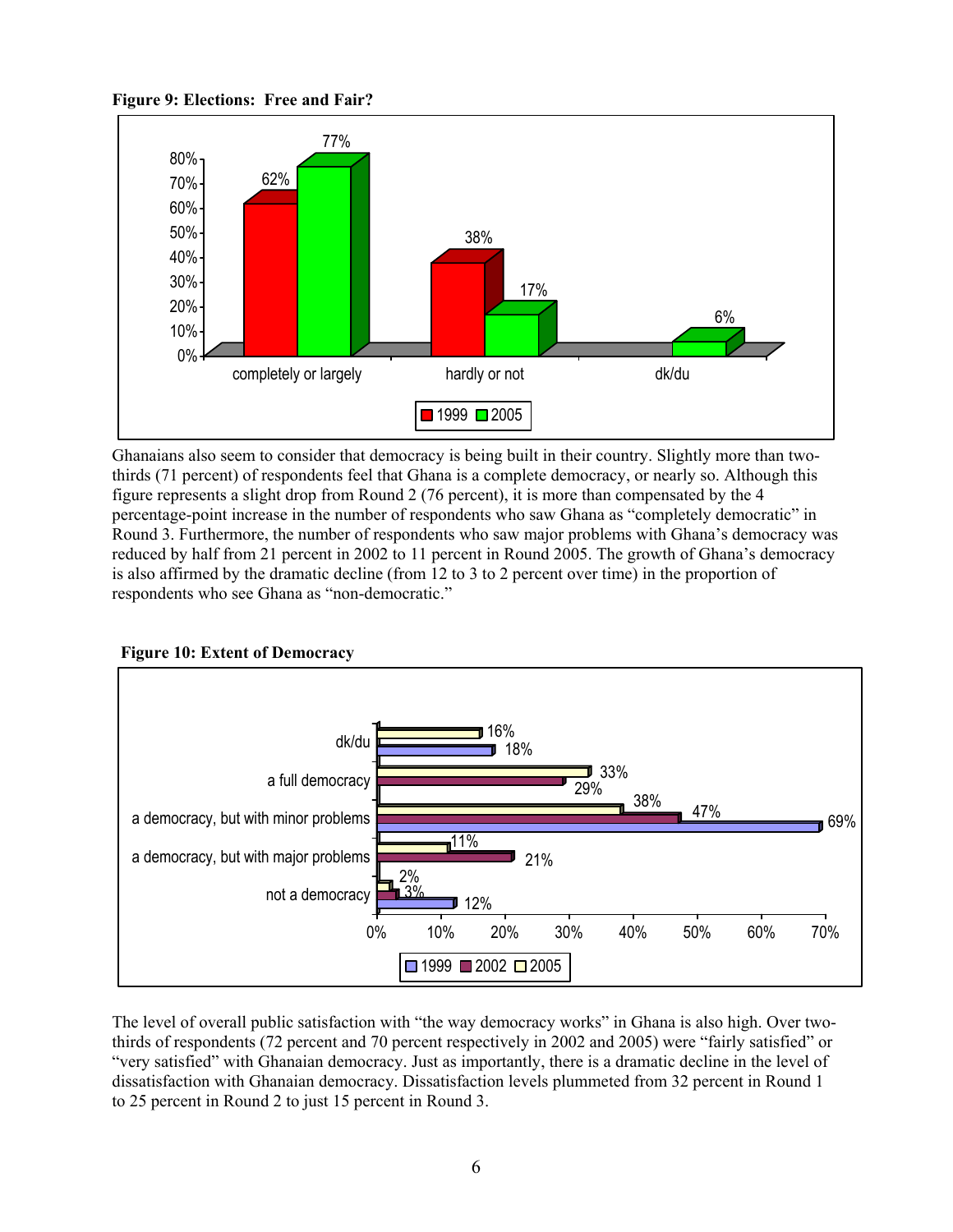**Figure 11: Satisfaction with Democracy** 



Because fledgling democracies are prone to reversals, the survey asked, "In your opinion, how likely is it that Ghana will remain a democratic country?" The results reveal that Ghanaians perceive the prospects for their democratic future to be good. Almost seven in ten respondents (69 percent) felt that Ghana is "very likely" or "likely" to remain a democratic country. Only 12 percent had any doubts, suggesting that it was "not very likely" or "not at all likely" that democracy would be sustained in the future.

Ghanaians also display political patience. The survey asked them whether "Our present system of elected government should be given more time to deal with inherited problems" or "If our present system cannot produce results soon, we should try another form of government." An overwhelming majority of respondents (79 percent) "agreed" or "very strongly agreed" that electoral democracy should be given more time. As far as democratic durability is concerned, this may be the best news of these findings because, in the final analysis, the survival of any country's democracy hinges in large part on how large a reservoir of patience the citizenry has in stock.

### **Conclusion**

An Afrobarometer Round 3 survey in Ghana reveals strong support for democracy in Ghana and an almost unqualified rejection of non-democratic alternatives. The level of satisfaction with the day-to-day operations of the democratic system is also high, as exemplified by popular judgments about the free and fair quality of the 2004 elections. There is also a widespread willingness to give the political regime more time to become unambiguously democratic.

Just as importantly, high levels of public support are evident for the institutions that constitute the building blocks of a sustainable democracy. These include representative institutions like elections and multiple parties, which attract growing support. But Ghanaians also increasingly call for checks and balances on "presidentialism" in the executive branch by means of the assertion of institutional independence by parliament and the judiciary.

Finally, the survey hints that the future of Ghanaian democracy could be bright. A dozen years of rough and tumble multiparty competition has not diminished the popular appetite for democratic governance. Notwithstanding the fact that democratic practice in Ghana is sometimes messy, Ghanaians seem willing to wait patiently for the system to inch toward the consolidation of democracy.